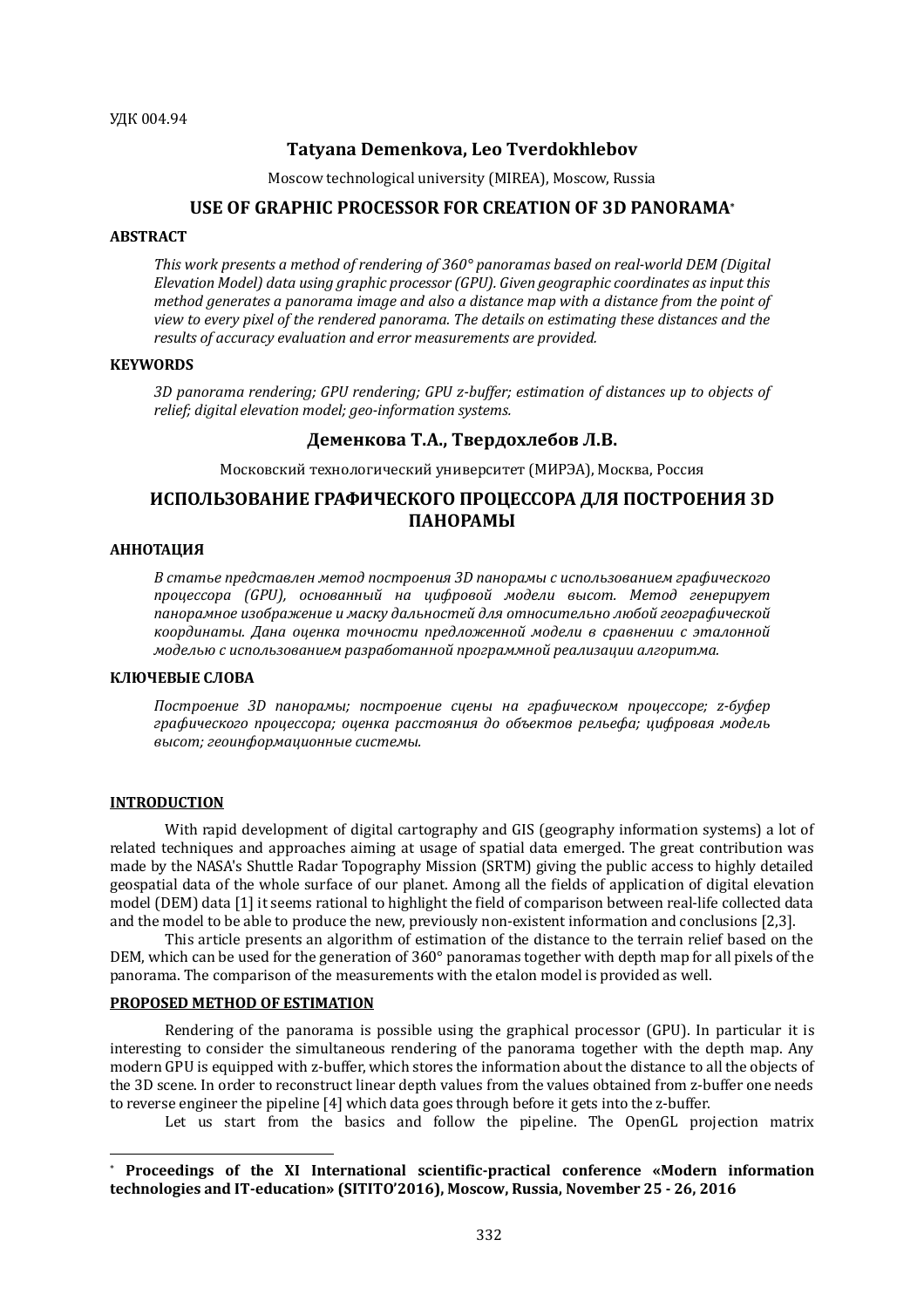(GL\_PROJECTION) looks like:

$$
\begin{pmatrix}\n\frac{2n}{r-l} & 0 & \frac{r+l}{r-l} & 0 \\
0 & \frac{2n}{t-b} & \frac{t+b}{t-b} & 0 \\
0 & 0 & \frac{-(f+n)}{f-n} & \frac{-2fn}{f-n} \\
0 & 0 & -1 & 0\n\end{pmatrix}
$$

Multiplied by homogeneous point  $(x_e, y_e, z_e, w_e)$  in eye space it gives us this point in clip space:

$$
\begin{pmatrix} x_c \\ y_c \\ z_c \\ w_c \end{pmatrix} = \begin{pmatrix} \frac{2n}{r-l} & 0 & \frac{r+l}{r-l} & 0 \\ 0 & \frac{2n}{t-b} & \frac{t+b}{t-b} & 0 \\ 0 & 0 & \frac{-(f+n)}{f-n} & \frac{-2fn}{f-n} \\ 0 & 0 & -1 & 0 \end{pmatrix} \begin{pmatrix} x_e \\ y_e \\ z_e \\ w_e \end{pmatrix},
$$

where

$$
x_c = \frac{2n}{r-l} x_e + \frac{r+l}{r-l} z_e,
$$
  
\n
$$
y_c = \frac{2n}{t-b} y_e + \frac{t+b}{t-b} z_e,
$$
  
\n
$$
z_c = \frac{-(f+n)}{f-n} z_e + \frac{-2fn}{f-n} w_e,
$$
  
\n
$$
w_c = -z_e.
$$

since one only cares about depth component and taking into account the fact that in eye space we equal to 1 the result is:

$$
z_c = \frac{-(f+n)}{f-n} z_e + \frac{-2fn}{f-n}.
$$

$$
w_c = -z_e
$$

Next operation OpenGL is the division of by its w component (perspective division):

$$
z_n = \frac{z_c}{w_c} = \frac{\frac{-(f+n)}{f-n}z_e + \frac{-2fn}{f-n}}{-z_e} = \frac{f+n}{f-n} + \frac{2fn}{(f-n)z_e}.
$$

After the perspective division the value is in the range [-1,1] and before it is finally written to the zbuffer it is scaled to the range [0,1]:

$$
z_b = \frac{z_{n+1}}{2} = \frac{f+n}{2(f-n)} + \frac{fn}{(f-n)z_e} + \frac{1}{2},
$$

where  $z_b$  – is the value obtained from the z-buffer.

Looking at the relation between  $z_e$  and  $z_n$  one can notice it's a rational function and that the relation is non-linear. Such non-linear values of z-buffer are perfectly suitable for solving the visibility problem. It may even seem natural since the precision is higher at the near plane. But such z-buffer values are completely useless for distance measurements.

So the value from z-buffer should be taken to apply the opposite transformations in order to consequently obtain linear depth values.

First we scale it from the range of [0,1] to [-1,1]:  $z_n = 2z_n - 1.$ 

Then we recover 
$$
z_e
$$
:

$$
\begin{pmatrix}\n\frac{2n}{r-l} & 0 & \frac{r+l}{r-l} & 0 \\
0 & \frac{2n}{t-b} & \frac{t+b}{t-b} & 0 \\
0 & 0 & \frac{-(f+n)}{f-n} & \frac{-2fn}{f-n} \\
0 & 0 & -1 & 0\n\end{pmatrix}.
$$

Multiplied by homogeneous point  $(x_e, y_e, z_e, w_e)$  in eye space it gives us this point in clip space:

$$
\begin{pmatrix} x_c \\ y_c \\ z_c \\ w_c \end{pmatrix} = \begin{pmatrix} \frac{2n}{r-l} & 0 & \frac{r+l}{r-l} & 0 \\ 0 & \frac{2n}{t-b} & \frac{t+b}{t-b} & 0 \\ 0 & 0 & \frac{-(f+n)}{f-n} & \frac{-2fn}{f-n} \\ 0 & 0 & -1 & 0 \end{pmatrix} \begin{pmatrix} x_e \\ y_e \\ z_e \\ w_e \end{pmatrix}
$$

$$
x_c = \frac{2n}{r-l} x_e + \frac{r+l}{r-l} z_e,
$$

,

where

 $\frac{1+i}{r-l}Z_e$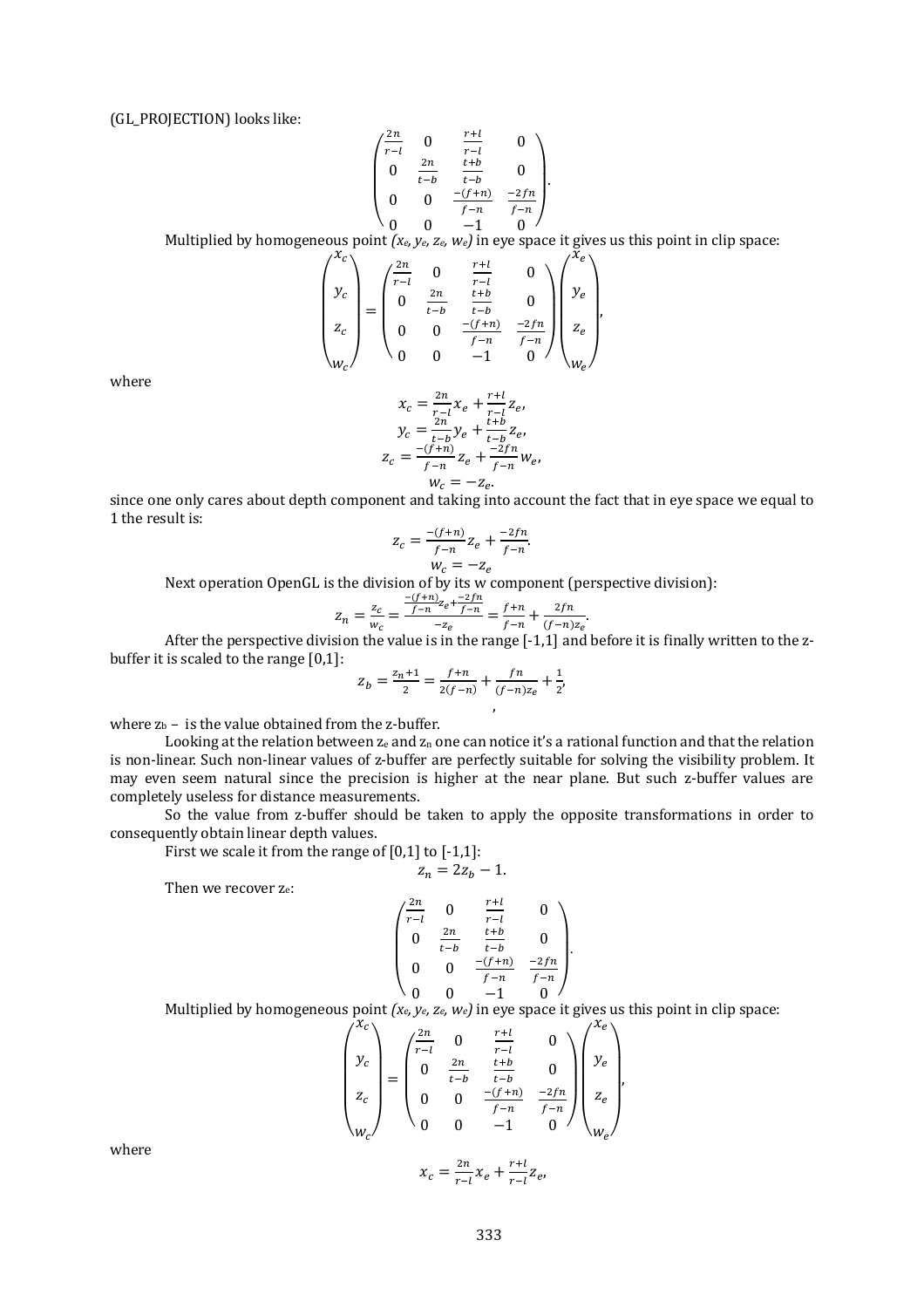$$
y_c = \frac{2n}{t-b} y_e + \frac{t+b}{t-b} z_e,
$$
  
\n
$$
z_c = \frac{-(f+n)}{f-n} z_e + \frac{-2fn}{f-n} w_e,
$$
  
\n
$$
w_c = -z_e,
$$

since one only cares about depth component and taking into account the fact that in eye space we equal to 1 the result is:

$$
z_c = \frac{-(f+n)}{f-n} z_e + \frac{-2fn}{f-n},
$$
  

$$
w_c = -z_e.
$$

Next operation OpenGL is the division of by its w component (perspective division):

$$
Z_n = \frac{z_c}{w_c} = \frac{\frac{-(f+n)}{f-n}z_e + \frac{-2fn}{f-n}}{-z_e} = \frac{f+n}{f-n} + \frac{2fn}{(f-n)z_e}.
$$

After the perspective division the value is in the range [-1,1] and before it is finally written to the zbuffer it is scaled to the range [0,1]:

$$
Z_b = \frac{z_n + 1}{2} = \frac{f + n}{2(f - n)} + \frac{fn}{(f - n)z_e} + \frac{1}{2},
$$

where  $z_b$  – is the value obtained from the z-buffer.

Looking at the relation between  $z_e$  and  $z_n$  one can notice it's a rational function and that the relation is non-linear. Such non-linear values of z-buffer are perfectly suitable for solving the visibility problem. It may even seem natural since the precision is higher at the near plane. But such z-buffer values are completely useless for distance measurements.

So the value from z-buffer should be taken to apply the opposite transformations in order to consequently obtain linear depth values.

 $z_n = 2z_h - 1.$ 

First we scale it from the range of [0,1] to [-1,1]:

Then we recover ze:

$$
Z_n = \frac{f+n}{f-n} + \frac{2fn}{(f-n)z_e},
$$

$$
\frac{2fn}{(f-n)z_e} = Z_n - \frac{f+n}{f-n},
$$

$$
Z_e = \frac{2fn}{(f-n)(z_n - \frac{f+n}{f-n})} = \frac{2fn}{z_n(f-n) - f-n} = \frac{-2fn}{f+n - z_n(f-n)}.
$$

With all these transformations we eventually obtain the linearized value, where n - distance to the near plane of the frustum, f – distance to the far plane of the frustum:

$$
\frac{2fn}{(f-n)z_e} = z_n - \frac{f+n}{f-n'},
$$

$$
z_e = \frac{2fn}{(f-n)\left(z_n - \frac{f+n}{f-n}\right)} = \frac{2fn}{z_n(f-n) - f-n} = \frac{-2fn}{f+n - z_n(f-n)}.
$$

With all these transformations we eventually obtain the linearized value, where n - distance to the near plane of the frustum, f – distance to the far plane of the frustum.

#### **IMPLEMENTATION**

The whole system is implemented in Java programming language. Java gives us the advantage of using the code of the system in Desktop applications, web-services and mobile devices. The rendering of the 3D scenes is performed through the jME3 game engine library with some core classes rewritten in the way that provides the access to the underlying layer of LWJGL library. Access to the underlying layer is needed to be able to directly receive the data from z-buffer of GPU hardware, such low-level functionality is normally not needed to game and conventional 3D software developers.

jME3 itself uses LWJGL (Lightweight Java Game Library). The library accesses native C code through the Java Native Interface (JNI). LWJGL provides bindings to OpenGL. The library acts as a wrapper over the OpenGL native libraries and provides API similar to the OpenGL APIs of other lower lever languages running directly on hardware (as opposed to Java running inside the Java Virtual Machine) such as C\C++. Platformspecific lwjgl.dll file should be accessible to the Java code. Though it's not a big constraint since libraries for most popular operation systems (Linux/Windows) and platforms (x86/x64/ARM) are available. The first attempt was made to implement the renderer using JOGL OpenGL Java library. Although the 360 degrees panorama rendering was successful, it was not possible to access z-buffer data. It forced us to switch to jME3 and LWJGL libraries. Another advantage of jME3 over the JOGL library is the support of DEM height maps out of the box.

No GUI is provided for the panorama generation functionality since the program is supposed to be integrated to the pipeline of the comprising project. The code can anyway be started through command line. The system can be split into some modules: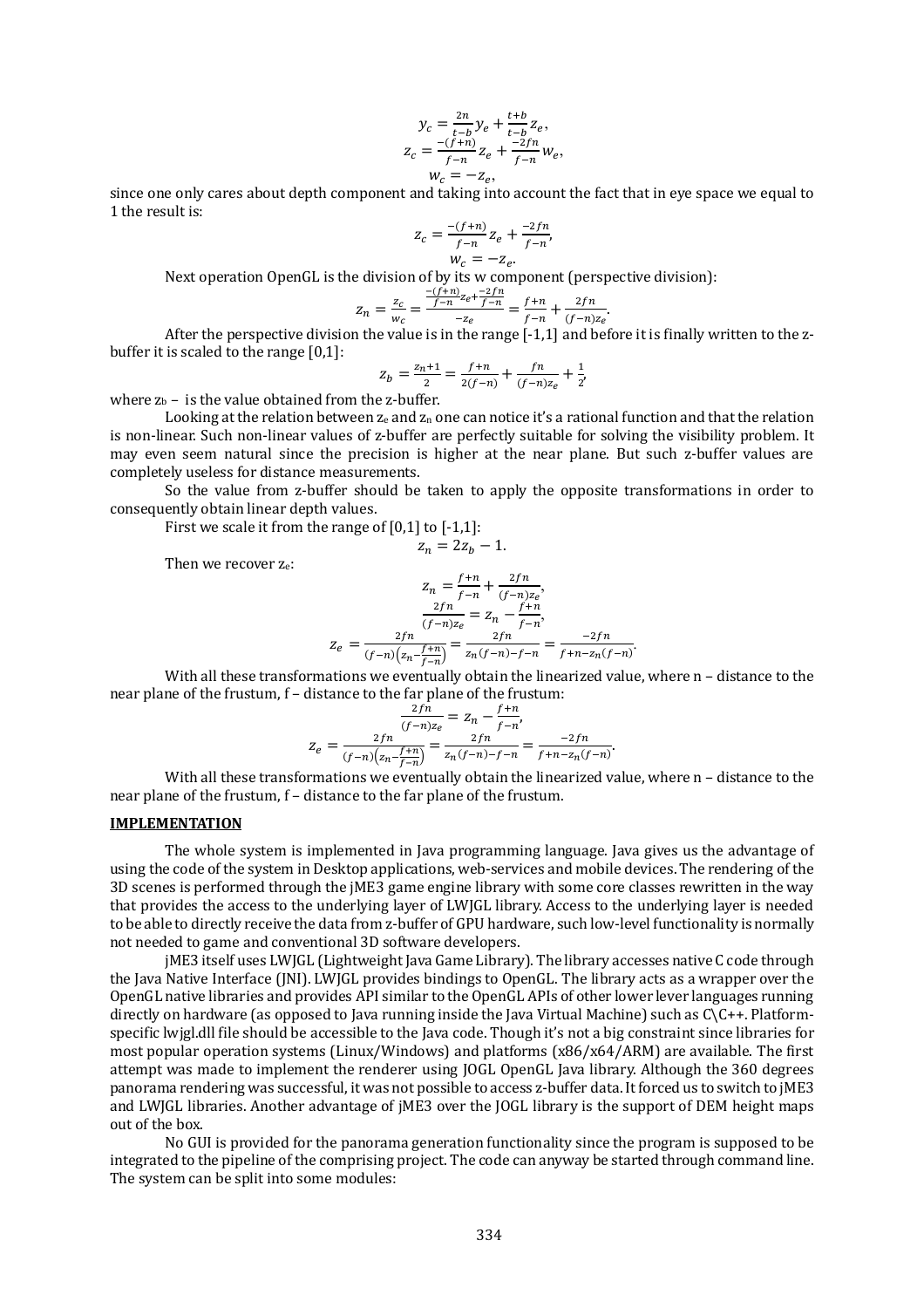#### 1. DEM operating module.

This module reads DEM file and produces the 3D landscape model suitable for renderer. Module takes geographical coordinates representing the centre of the desired area and the desired radius as an input. Since the DEM data is stored in the big amount of files one square degree of latitude\longitude per file the module can sew together terrain data from up to 9 files producing the square terrain.

2. Renderer module.

This module performs rendering of the 3D terrain surface. The usable classes of the module are represented by two different classes: OffscreenRenderer and OnscreenRenderer. OffscreenRenderer provides the 360 degree panorama generation functionality. OnscreenRenderer provides the ability to fly over the 3D landscape in a flight simulator-like way using keyboard and mouse controls. Simple GUI is provided to choose screen resolution and some other rendering parameters. OnscreenRenderer is extremely useful for debug purposes and for detection of anomalies in DEM data.

In the beginning a program receives geographical coordinates (latitude and longitude) as an input. Based on the coordinates the set of files containing relevant DEM data is determined and read into the memory. Then these data are concatenated in the proper order to form one continuous terrain surface. After this the terrain is positioned and cut to the requested coordinate the new centre of the terrain surface. Next the DEM heightmap (two-dimensional array of heights in meters) is translated into the 3D model (vertices, edges, faces, and polygons) and the altitude of the landscape in the desired coordinate is determined based on the DEM data. Then camera is positioned into the desired coordinate and on the determined latitude. Initially the camera is facing north with a clockwise shift of

22.5 $\degree$  (half of 45 $\degree$ ). Then the camera is rotated by 45 $\degree$  eight times. After each rotation we make a snapshot of what camera sees and a snapshot of z-buffer content. At the end all the data is sewed up together to form 360° view panorama and distance panorama and this data is returned to the calling function to be used in subsequent processing or just be saved as a file for later use.

#### **EXPERIMENTAL EVALUATION OF THE PROPOSED METHOD**

In order to evaluate the accuracy of the distance predictions this work will evaluate the developed model against the mountain view generator of Dr. Ulrich Deuschle (hereinafter referred to as Udeuschle) which we take as a reference model.

First three datasets were collected by comparing three pairs of panoramas and handpicking the mountain peaks which were clearly visible and distinguishable both on picture generated by developed system and picture generated by Udeuschle generator. After plotting of all three datasets on one plot together with the line of perfect correlation it became obvious that all the observations could be naturally divided into two groups. The first group includes the observations made by the camera located lower than the peak, the second group – observations made by the camera located higher than the peak (Figure 1).



*Figure 1. Correlation of distance prediction results between our model and Udeuschle model for cases when: a) camera is located higher than peaks;* 6) camera is located lower than peaks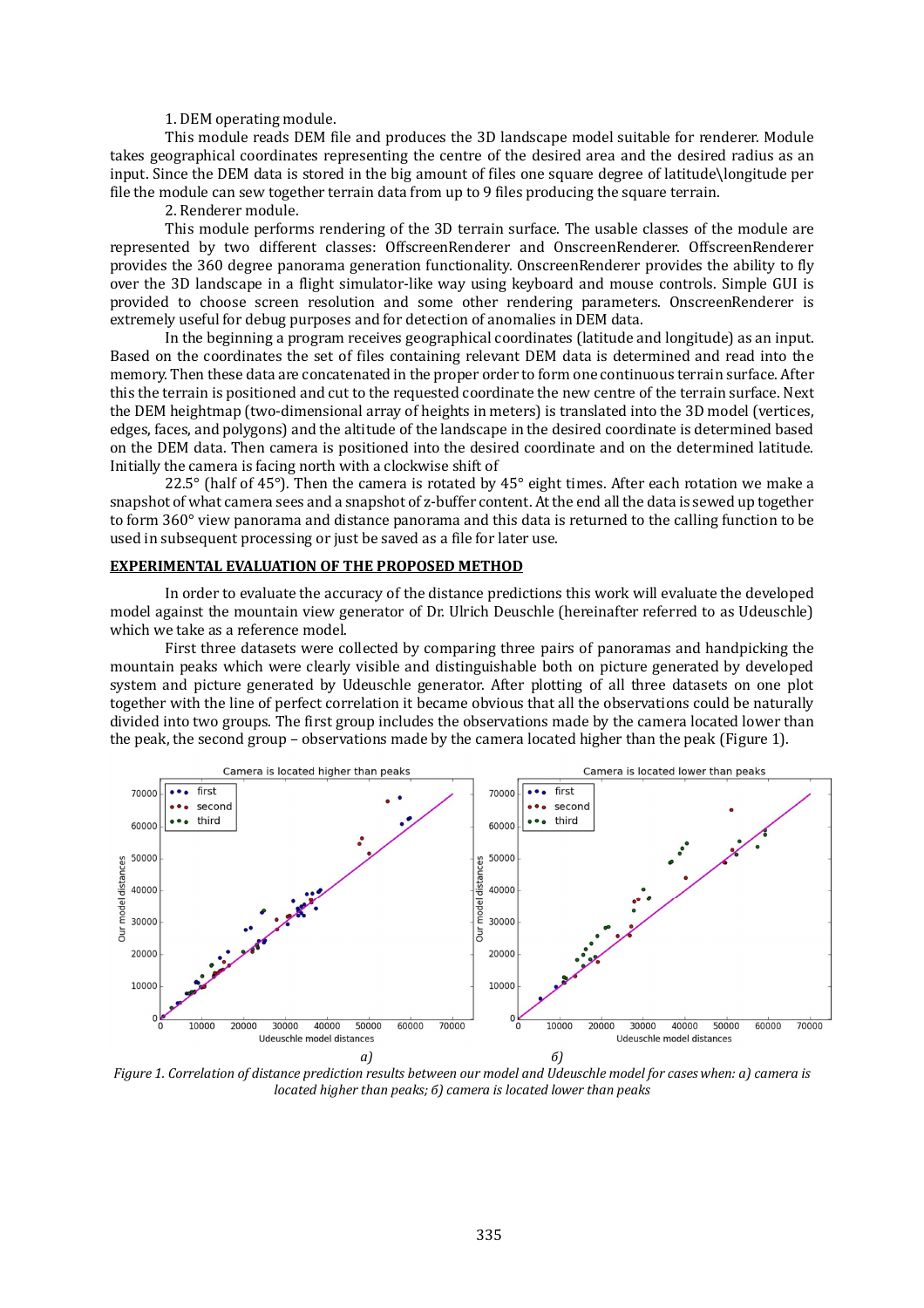

*Figure 2. The histogram of the residuals on the evaluation data for cases when: a) camera is located higher than peaks; b) camera is located lower than peaks*

As for the residuals, it can be concluded that a residual for an observation in the evaluation data is the difference between the true target and the predicted target. Residuals represent the portion of the target that the model is unable to predict (Figure 2). A positive residual indicates that the model is underestimating the target (the actual target is larger than the predicted target). A negative residual indicates an overestimation (the actual target is smaller than the predicted target). The histogram of the residuals on the evaluation data when distributed in a bell shape and centred at zero indicates that the model makes mistakes in a random manner and does not systematically over or under predict any particular range of target values (the histogram follows the form of the normal distribution).



*Figure* 3. Statistical distribution of the absolute percentage error for the cases when: a) camera is higher than peaks; b) *camera is lower than peaks*

This histogram on the Figure 3 confirms the predictive power of the model. For most of the cases the distance was predicted with the model, as most of the distances are predicted with the percentage error not more than 10% (for most of the points real distance is in the interval  $[0.9 *$  predicted value, 1.1\* predicted value]).

Table 1. Percentage of distances estimated with particular value of the absolute percentage error

| Camera position | $5\%$ | < 10% | < 15% | $~120\%$ | < 25% | $<$ 30% | < 35% | $~40\%$ |
|-----------------|-------|-------|-------|----------|-------|---------|-------|---------|
| Higher          | 51.9% | 64.9% | 74%   | 77.9%    | 83.1% | 85.7%   | 93.5% | 100%    |
| Lower           | 30.9% | 47.6% | 50%   | 59.5%    | 61.9% | 71.4%   | 97.6% | 100%    |
| All             | 44.5% | 58.8% | 65.5% | 71.4%    | 75.6% | 80.7%   | 95%   | 100%    |

This table 1 could be used for the practical applications of our distance predictions model. Imagine one has done an evaluation L of the distance to the peak from the panorama. Based on this value you should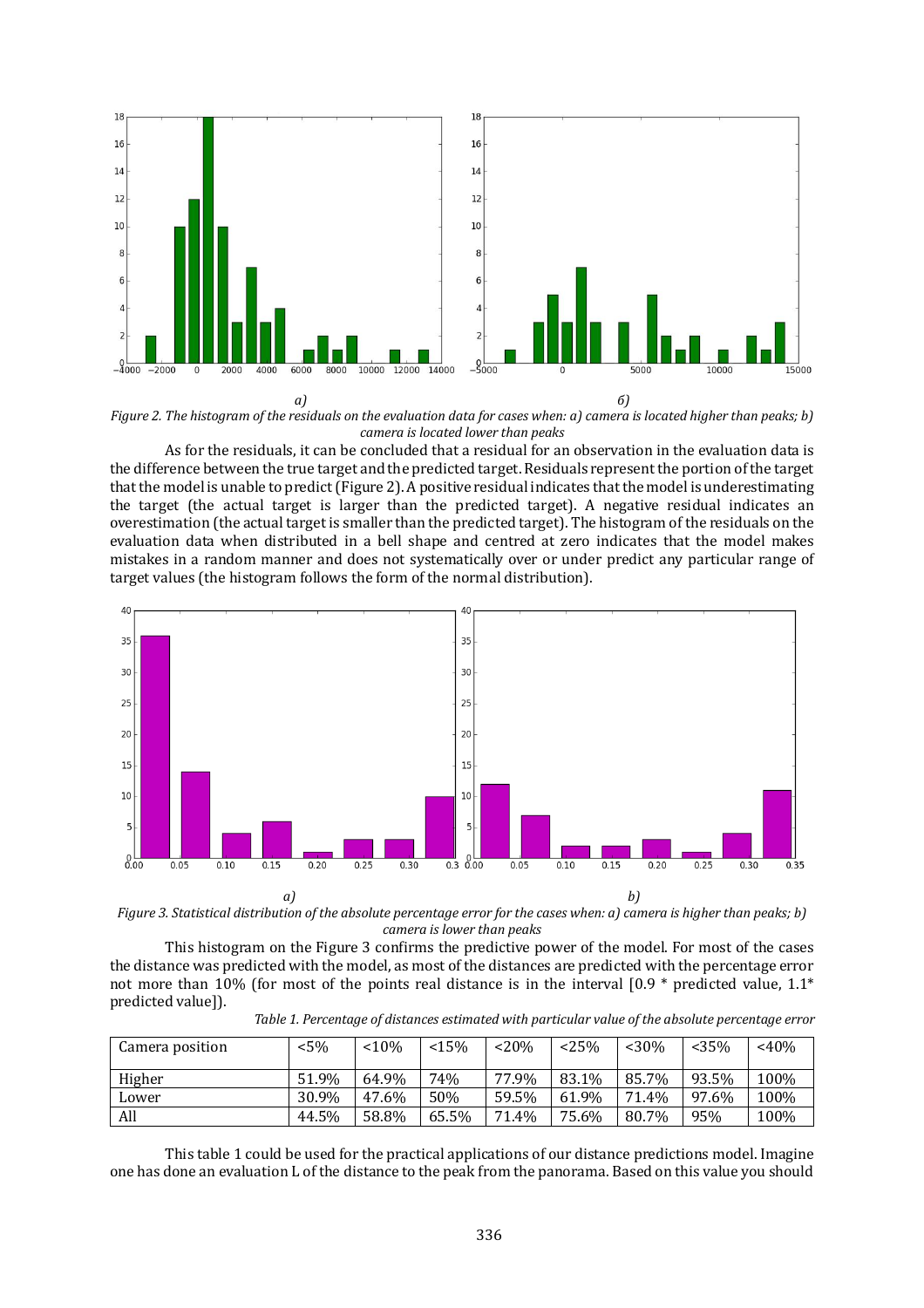give the shortest interval of the distances, which will include the real distance with probability 80%. If one knows that the peak is higher than the camera, than one could say that the distance to the mountain is L±O.25L with probability 80%. If one has no idea about the height of the peak, he should provide an interval L±O.3L in order to be 80% sure. Now one could try to improve the accuracy of the predictions for the case when the camera is located lower than the peak by calculation of the systematic error.

The dataset was separated into two parts. One part will be used as training set (80%), the second is as test set (20%). The linear regression will be built to find the systematic shift between real and predicted value of the distance. In other words the best coefficients b and c will be found, such that:

dist real=  $b *$  dist predicted + c +  $\varepsilon$ ,

where:

dist real – real distance from the peak to the camera,

dist predicted – distance predicted by our model,

ε – error.

The best b and c are calculated by the least squared estimation method on the training set and the performance are tested on the test set. The best b and c are found using cross validation in order to avoid overfitting. The dataset is divided into k folds (in our case k=7), k-1 folds used as a training set, 1 fold used as a test set. Among this k pair of coefficients the one is chosen, which gives the best value of the R squared statistics. The best values are b=0.898891146468 and c=-1015.66880806.

|                     | Table 2. Error metrics with and without linear regressio |              |                          |                |  |  |
|---------------------|----------------------------------------------------------|--------------|--------------------------|----------------|--|--|
|                     | Coefficient                                              | of RMSE      | squared Mean<br>Relative |                |  |  |
|                     | determination<br>(R-                                     |              | error                    | Absolute       |  |  |
|                     | squared)                                                 |              |                          | percentage     |  |  |
|                     |                                                          |              |                          | error          |  |  |
| Distance            | 0.831952360592                                           | 6360.7378968 | 0.168047639408           | 0.166815799976 |  |  |
| predicted by our    |                                                          |              |                          |                |  |  |
| model               |                                                          |              |                          |                |  |  |
| Distance            | 0.912449916357                                           | 4591.1298369 | 0.087550083643           | 0.119236588191 |  |  |
| predicted by our    |                                                          |              |                          |                |  |  |
| model +<br>linear l |                                                          |              |                          |                |  |  |
| regression          |                                                          |              |                          |                |  |  |

# *Table 2.* Error metrics with and without linear regression

Table 3. Percentage of distances estimated with particular value of the absolute *percentage error with and without linear regression*

| Camera position | $< 5\%$ | < 10% | < 15% | $<$ 20% | $\epsilon$<br>< 25% | $<$ 30% | < 35% | $\epsilon$<br>$<$ 40% |
|-----------------|---------|-------|-------|---------|---------------------|---------|-------|-----------------------|
| Higher          | 51.9%   | 64.9% | 74%   | 77.9%   | 83.1%               | 85.7%   | 93.5% | 100%                  |
| Lower           | 30.9%   | 47.6% | 50%   | 59.5%   | 61.9%               | 71.4%   | 97.6% | 100%                  |
| Lower + LR      | 11.9%   | 40.5% | 66.7% | 97.6%   | 100%                | 100%    | 100%  | 100%                  |

At Figure 4 below one could see the deviation of the predicted value from the etalon value. The closer the point to the line of the perfect correlation the better the model is (according to the perfect model all the point are at this line).

Two consequences could be done directly from the graph. As all the points are quite close to the line of the perfect correlation, our model provides accurate predictions of the distances, the second consequence is the fact that our model is likely to overestimate the distances to the mountain as most of the points are above the line.

So building the linear regression could be a good solution to increase the accuracy of the predictions in cases when it is impossible to install the camera higher than the peaks. But this method could not be used without having some knowledge about real distances to the peak and distances measured by algorithm in order to have enough data to build the regression.